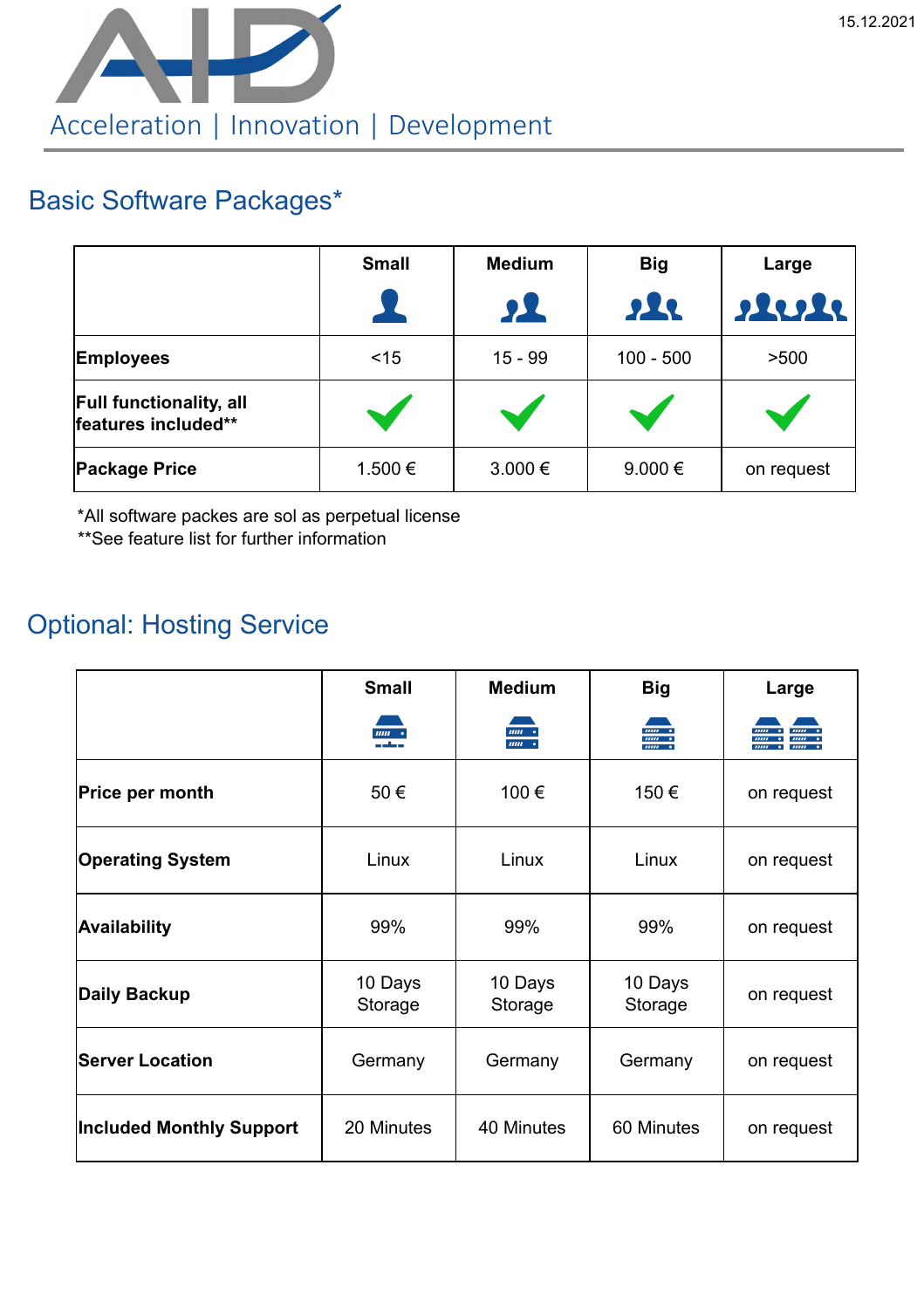

#### Optional: Installation Service

|                                   | <b>Small</b> | <b>Medium</b><br>$\mathbf{p}$ | <b>Big</b><br><b>SIL</b> | Large<br>steste |
|-----------------------------------|--------------|-------------------------------|--------------------------|-----------------|
| <b>Basic Installation Service</b> | 1.000 €      | 1.000 €                       | $2.000 \in$              | on request      |
| <b>LDAP Setup</b>                 | 500€         | 500€                          | 500€                     | on request      |

## Optional: Yearly Update Packages

|                                                          | <b>Small</b>            | <b>Medium</b>           | <b>Big</b>          | Large      |
|----------------------------------------------------------|-------------------------|-------------------------|---------------------|------------|
|                                                          |                         | $\mathbf{P}$            | $\mathbf{R}$        | Aule       |
| Yearly security, feature and<br>performance improvements | 600 $\epsilon$ / Update | $1.000 \in I$<br>Update | 1.800 €/<br>Update  | on request |
| Update Installation Service                              | 500 $\epsilon$ / Update | 500 $\epsilon$ / Update | 1.000 € /<br>Update | on request |

# Optional: Support and Development Services\*, \*\*

|                                       | <b>Small</b>     | <b>Medium</b><br>21 | <b>Big</b><br>222 | Large<br>22222       |
|---------------------------------------|------------------|---------------------|-------------------|----------------------|
| Customisation, Feature<br>Development | $130 \text{€}/h$ | $130 \text{€} / h$  | $130 \text{€}/h$  | $130 \text{€}/h$     |
| <b>Technical Support</b>              | $130 \text{€}/h$ | $130 \text{€}/h$    | $130 \text{€}/h$  | $130 \text{ € } / h$ |

\*Warranty issues and Bugfixes are free of charge

\*\*Invoicing by quarterly hours and actual effort